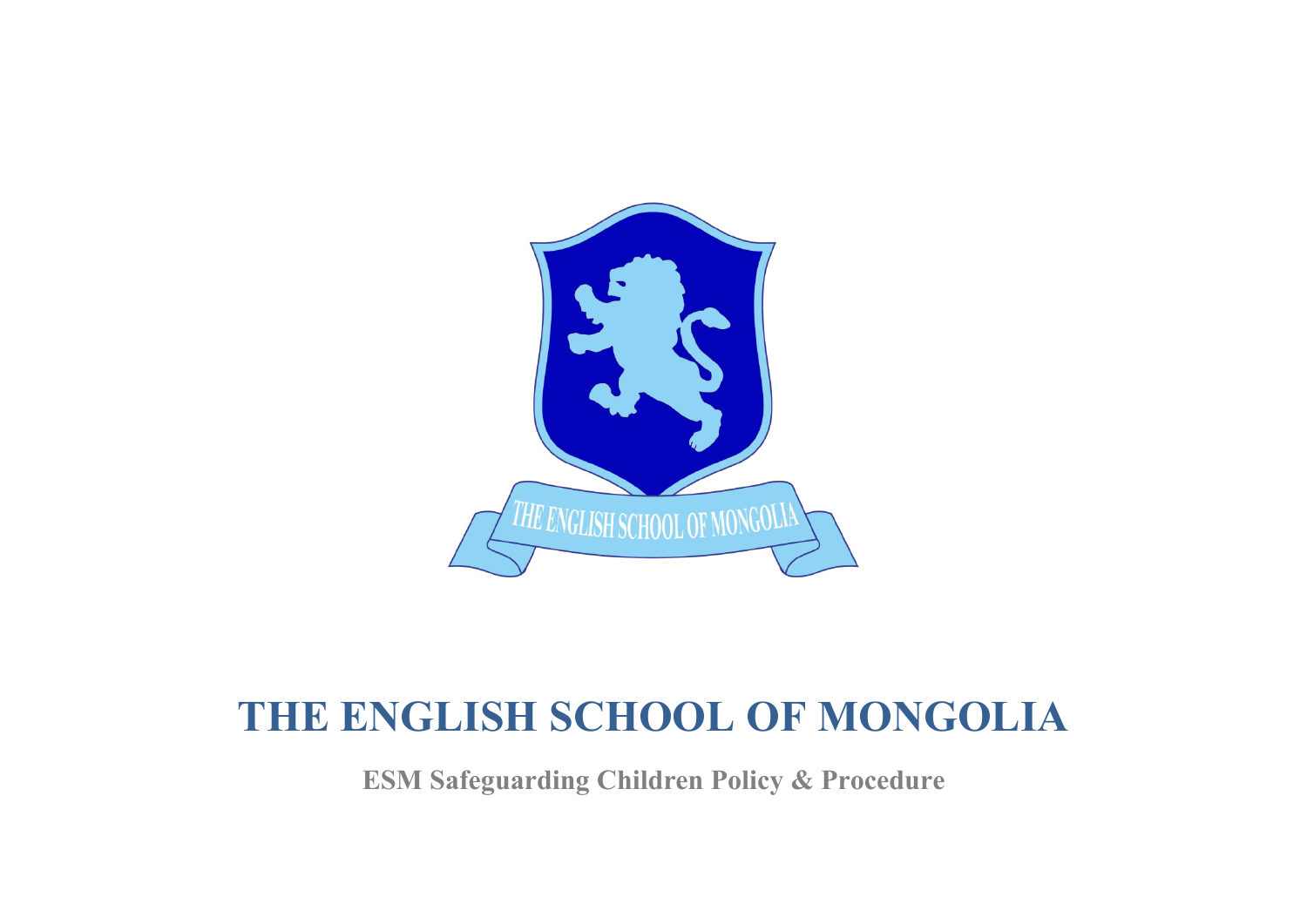

## **ESM Safeguarding Children Policy & Procedure**

#### **1. Aims of the Safeguarding policy**

There are three main elements to our policy:

- **1.1.** Prevention through the teaching and pastoral support offered to pupils.
- **1.2.** Procedures for identifying and reporting cases, or suspected cases, of abuse. Because of day-to-day contact with children, school staff are well placed to observe the outward sign of abuse.
- **1.3.** Support to pupils who may have been abused.

Our policy applies to all staff working in the school. Teaching Assistants, Administrative staff as well as teachers can be the first point of disclosure for a child. Concerned parents may also contact the school.

### **2. Safeguarding at ESM: Prevention.**

We recognise that high self-esteem, confidence, supportive friends and good lines of communication with a trusted adult helps prevention. The school will therefore:

- **2.1.** Establish and maintain an ethos where children feel secure, are encouraged to talk and are listened to;
- **2.2.** Ensure children know that there are adults in the school whom they can approach if they are worried or in difficulty;
- **2.3.** Include in the curriculum, activities and opportunities for PSHE which equip children with the skills they need to stay safe from abuse and to know to whom to turn for help;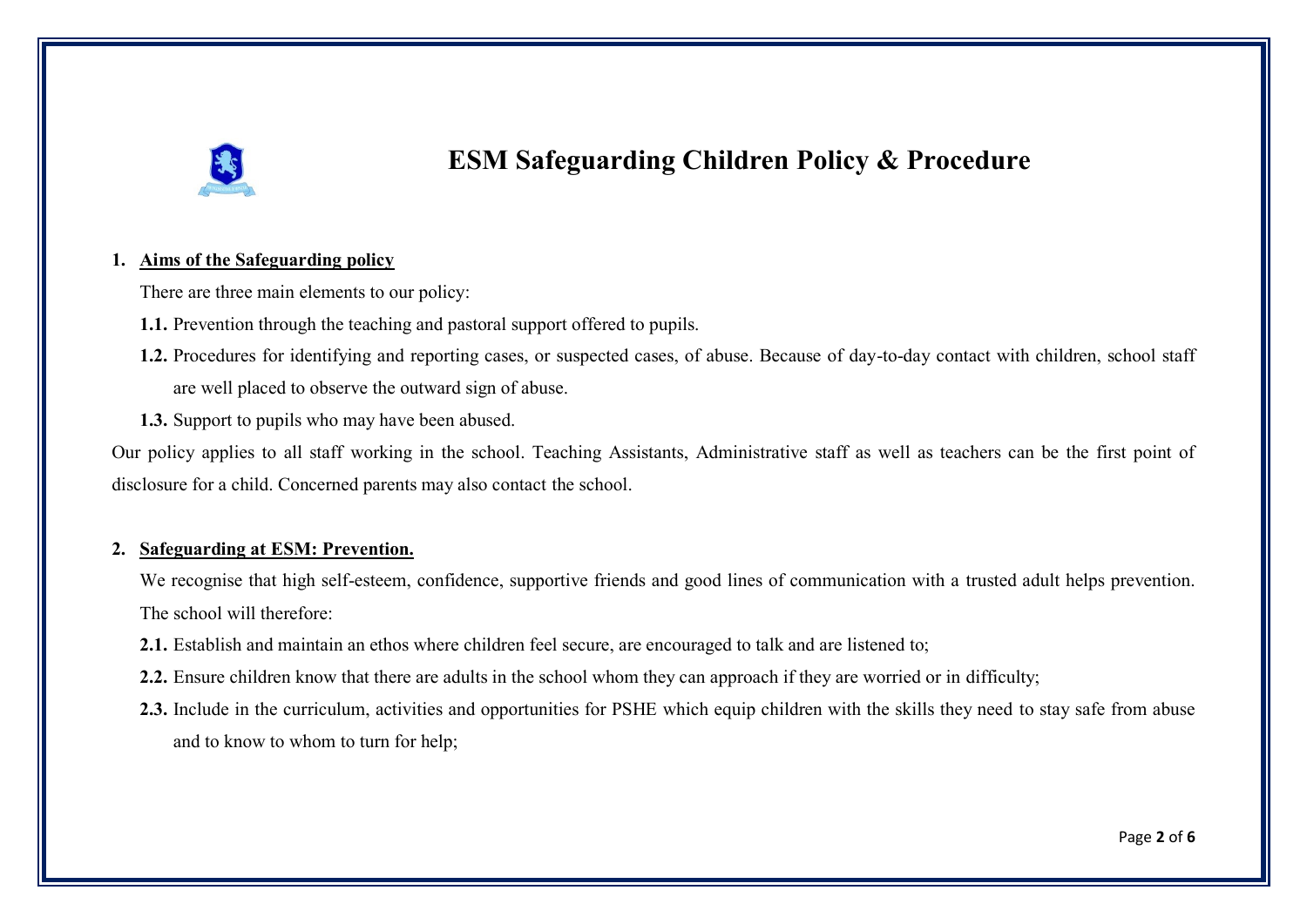**2.4.** Include, in the curriculum, material which will help children develop realistic attitudes to the responsibilities of adult life, particularly with regard to childcare and parenting skills.

#### **3. Safeguarding Procedure: Key points**

- **3.1.** The School has 2 designated Senior members of staff who have undertaken appropriate child protection training: Varduhi Grigoryan, and Jack Meadows. The Director and Deputy Head are also trained.
- **3.2.** Ensure every member of staff and every governor knows the name of the designated person and her/his role.
- **3.3.** Ensure that members of staff are aware of the need to be alert to signs of abuse and know how to respond to a pupil who may tell of abuse.
- **3.4.** Ensure that parents have an understanding of the responsibility placed on the school and staff for child protection by setting out its obligations in this policy and in other key literature. Mention the policy and refer to it at appropriate points.
- **3.5.** Provide appropriate training for all staff.
- **3.6.** Work to develop effective links with relevant agencies in Mongolia and co-operate as required with their enquiries regarding child protection matters.
- **3.7.** Keep written or electronic records of concerns about children (noting the date, event and action taken), even where there is no need to refer the matter to parents or other organisations.
- **3.8.** Ensure all records are kept secure.
- **3.9.** Ensure the criminal background of applicants for vacant posts are checked whenever possible in accordance with DfES circular 11/95 'Misconduct of Teachers and Workers with Children and Young People'.
- **3.10.** Although every case may be different, the general checklist attached will be used to guide action.
- **3.11.** Apply the safer recruiting policy, which includes police checks for all staff whenever attainable and two references from previous employers.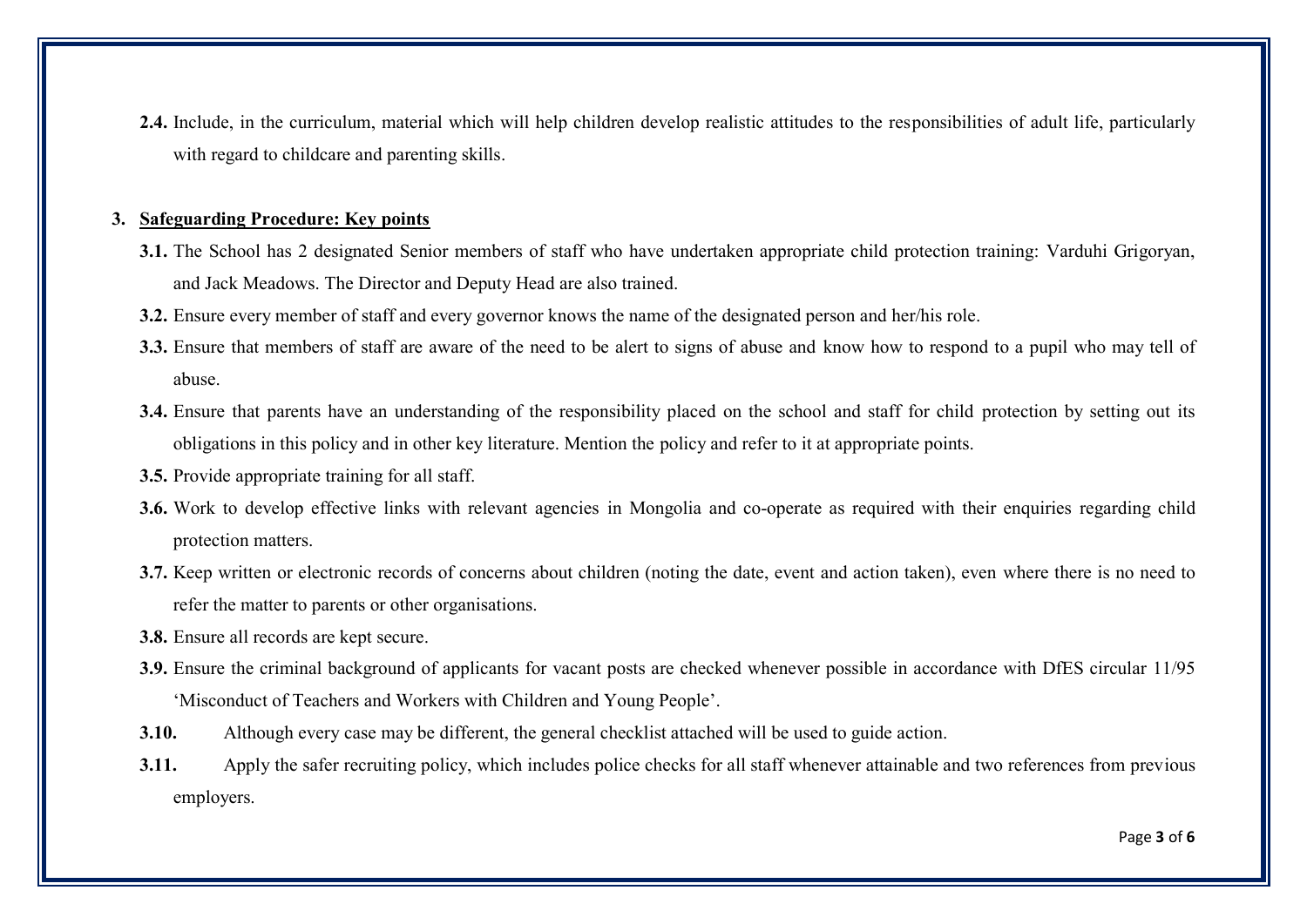**3.12.** Encourage parents to let school know about any change in circumstances, injuries or accidents and where there may be temporary care in place so we can monitor students and offer support.

#### **4. ESM Safeguarding: Supporting the pupil at risk**

We recognise that children who are abused or witness violence may find it difficult to develop a sense of self worth and to view the world as benevolent and meaningful. They may feel helplessness, humiliation and some sense of self-blame. This school may be the only stable, secure and predictable element in the lives of children at risk. Nevertheless, when at school their behaviour may be challenging and defiant or they may be withdrawn. The school will endeavour to support the pupil through:

**4.1.** The content of the curriculum to encourage self esteem and self motivation

- **4.2.** The school ethos and behaviour policy which (i) promotes a positive, supportive and secure environment (ii) gives pupils a sense of being valued
- **4.3.** Liaison with our Educational Psychologist, Health professionals.
- **4.4.** Keeping records and monitoring in case there is a recurrence of a concern. When pupils on the child protection register leave, we will transfer information to the new school immediately. NB – For all pupils we will look for opportunities to ensure they can keep themselves safe, recognise abuse and encourage communication. This may be in PSHE, group discussions, e-safety reminders and in assemblies.

#### **Final points**

Do not hesitate to talk to the designated child protection officer if you have even the slightest concern about a child's well-being. Whilst many concerns will be unfounded, it is necessary to 'think the unthinkable'. There are four recognised forms of abuse:

- Neglect
- Physical abuse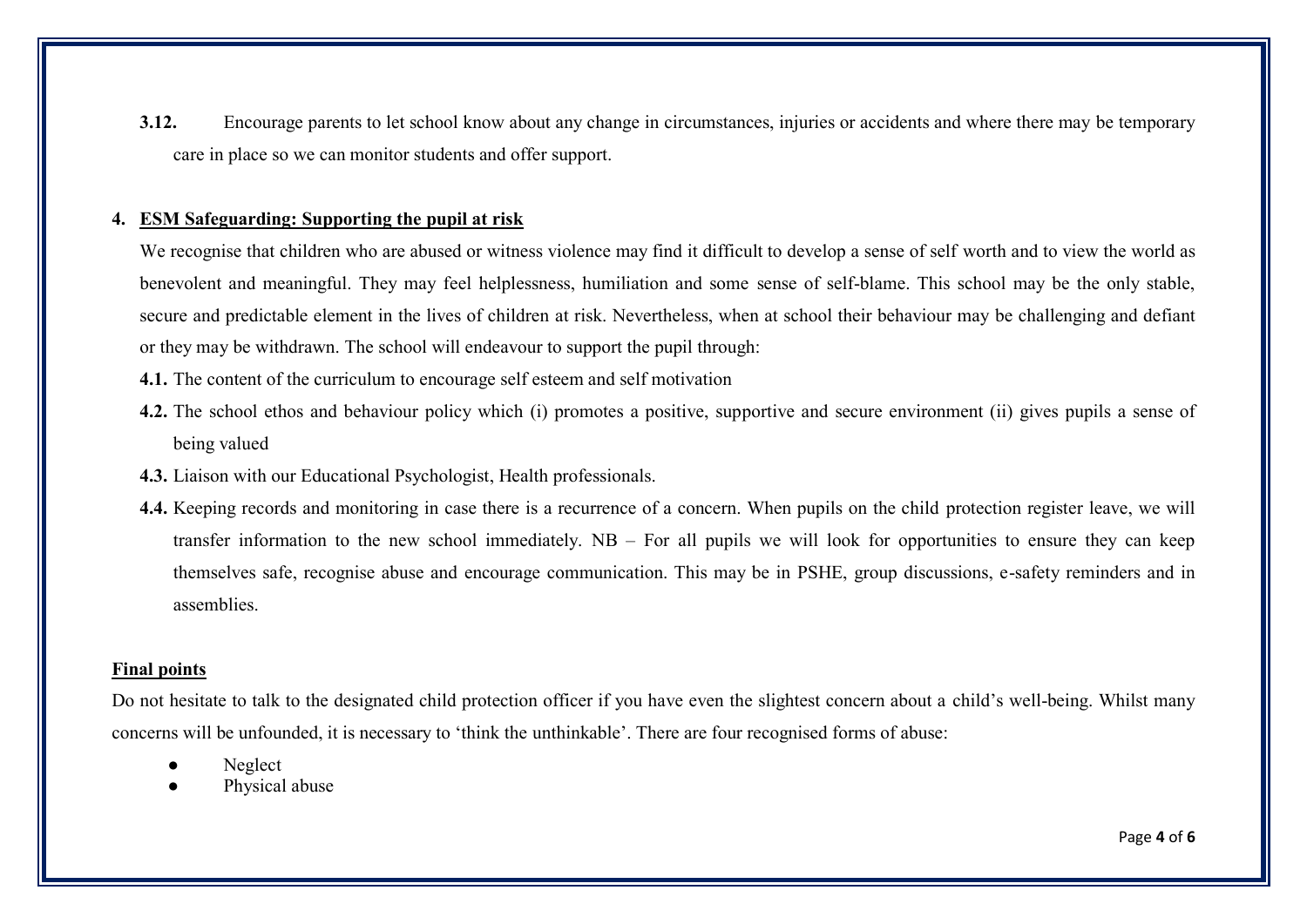- Sexual abuse
- Emotional abuse

If you suspect any of the above it is your responsibility to report it immediately.

June 2017

### **Child Protection Procedure Checklist for the Designated Child Protection Officer**

*All concerns should be written down and handed to the Designated Child Protection Officer. Then, depending on the case, a blend of the following actions will be taken and the date of the action noted.*

Student's name:<br>
Form:

|                                                                       | <b>Possible actions</b>                                                           | Date |  |  |
|-----------------------------------------------------------------------|-----------------------------------------------------------------------------------|------|--|--|
| 1                                                                     | Record the incident and ask a small group of relevant staff to monitor            |      |  |  |
|                                                                       | Consult with colleagues for advice such as school nurse, heads of key stages.     |      |  |  |
| 3                                                                     | Sensitively interview staff                                                       |      |  |  |
| 4                                                                     | Talk to all staff involved with the child and ask for close monitoring            |      |  |  |
| 5                                                                     | Speak to the child sensitively                                                    |      |  |  |
| 6                                                                     | Sensitively interview peers                                                       |      |  |  |
| 7                                                                     | Call one or both parents to discuss disclosure                                    |      |  |  |
| 8                                                                     | Ask parents to take the child to hospital for tests                               |      |  |  |
| 9                                                                     | In the case of all serious concerns inform the Chair of Governors                 |      |  |  |
| 10                                                                    | Keep records of all discussions and conversations (preferably signed by parents). |      |  |  |
| 11                                                                    | Provide extra levels of staffing/vigilance as appropriate                         |      |  |  |
| <b>ALWAYS REMIND THOSE INVOLVED IN DISCLOSURES OF CONFIDENTIALITY</b> |                                                                                   |      |  |  |
|                                                                       | <b>Yearly reminders</b>                                                           | Date |  |  |
|                                                                       | Schedule child protection as part of annual refresher (Autumn INSET)              |      |  |  |